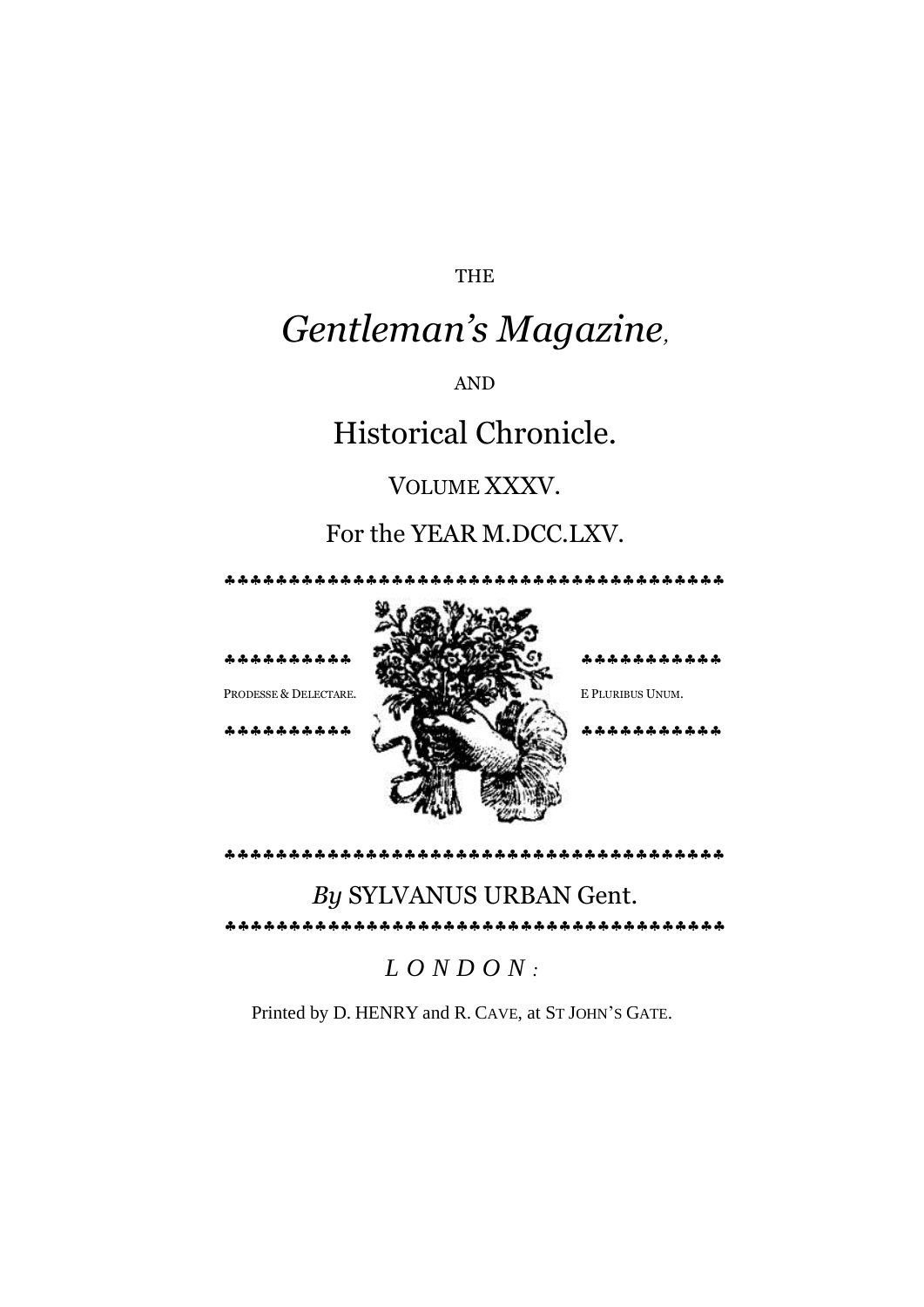*[A particular and authentic Account of the](http://books.google.com/books?id=-nLPAAAAMAAJ&lpg=PA369&ots=howJ2wQtRe&dq=The%20Wanderer%20or%20Surprizing%20Escape&pg=PA367#v=onepage&q&f=false)  [Escape of](http://books.google.com/books?id=-nLPAAAAMAAJ&lpg=PA369&ots=howJ2wQtRe&dq=The%20Wanderer%20or%20Surprizing%20Escape&pg=PA367#v=onepage&q&f=false)* CHARLES EDWARD STUART, *[commonly called the](http://books.google.com/books?id=-nLPAAAAMAAJ&lpg=PA369&ots=howJ2wQtRe&dq=The%20Wanderer%20or%20Surprizing%20Escape&pg=PA367#v=onepage&q&f=false)* YOUNG CHEVALIER, *[after the Battle of Culloden](http://books.google.com/books?id=-nLPAAAAMAAJ&lpg=PA369&ots=howJ2wQtRe&dq=The%20Wanderer%20or%20Surprizing%20Escape&pg=PA367#v=onepage&q&f=false)*.

HIS narrative, though it is not recent, is THIS narrative, though it is not recent, is<br>so remarkable, that having, by an attention to other things, neglected to take it into our Miscellany, we do not think any apology necessary, for giving it to our readers now, when a third edition has just brought it again to our notice.

The battle of *Culloden* was fought on the 16th of *April*, 1746; and the Young Chevalier having his horse shot thro' the neck with a musket ball, and seeing the rout among his troops universal and irretrievable, was persuaded to provide for his own safety as well as he could. He was soon mounted on a fresh horse, and, accompanied by a few chosen friends<sup>1</sup> , he retreated by *Tordurrock*, a village about nine miles from Inverness, to *Aberardar*, about three miles farther in *Mackintosh's* country; thence to *Faroline*, five miles farther in Lovat's country; and thence to *Gortulaig*, one mile farther, a house of Mr *Fraser*, steward to Lord *Lovat*.

.

At this place he found Lord *Lovat* himself, who exhorted him most pathetically to keep up his courage, and remember his ancestor *Robert de Bruce*, who, after losing eleven battles, by winning the twelfth, recovered the kingdom. On the other hand, *O Sullivan*, and *O Neille*, took him aside, and begged him to listen to no such insinuations.

This was certainly the best advice, and he followed it for, about 10 at night, he set forward, and reached *lnvergary* about five o"clock the next morning. *Invergary* was a castle belonging to *Macdonald* of *Glengary*, which was not then burnt, nor was its owner, who afterwards suffered long confinement in *Edinburgh Castle*, yet taken prisoner; but, the family being absent, it could afford no entertainment. *Bourk*, however, was fortunate enough to catch a brace of salmon early in the forenoon, which furnished the little company with a meal. After their repast, a consultation was held, and it was thought proper that the Adventurer mould proceed with only *O Sullivan, Allan Macdonald*, and *Bourk*, for a guide: It was farther thought necessary that he should change cloaths with *Bourk*, which was accordingly done; and setting out about 2 o'clock they reached *Donald Cameron*"s at *Glenpean*, about nine at night: Being exhausted with fatigue, and not having closed his eyes for more than eight and forty hours, he threw himself upon a bed in his cloaths, and fell asleep; he awaked early in the morning greatly refreshed, and continued his course on foot, through places that perhaps had never before been trodden, and over mountains which would have been inaccessible to all who were not in equal danger, and at length arrived at the *Glen of Morar*. After a short respite, he proceeded to *Boradale* in *Arisaig*, a country of *Clanranald*"s, where he relied several days, giving and getting intelligence. At this place he was again joined by Capt. *O Neille*, who acquainted him, that there was not the least hope of reassembling his men, and that he had nothing left but to get out of the country. With this view, he determined to move towards the western isles hoping there to find a ship to carry him abroad, more easily than on the continent.

At a place called *Gualtergil*, in the isle of *Sky*, there lived an old man, one *Donald Macleod*, who was a good pilot, and thought to be trusty; this man therefore was sent for,

<sup>1</sup> Sir *Thomas Sheridan*; his two Aid-de-camps, Sir *David Murray*, and Mr *Alexander Macleod*; Captain *O Sullivan*, and Captain *O Neille*, two Irish gentleman, who had the *French* King"s commission; Mr *John Hay*, one of his secretaries; with these were *Edward Bourk*, a servant of *Macleod*; a servant of Mr *Hay*, and one *Allan Macdonald*.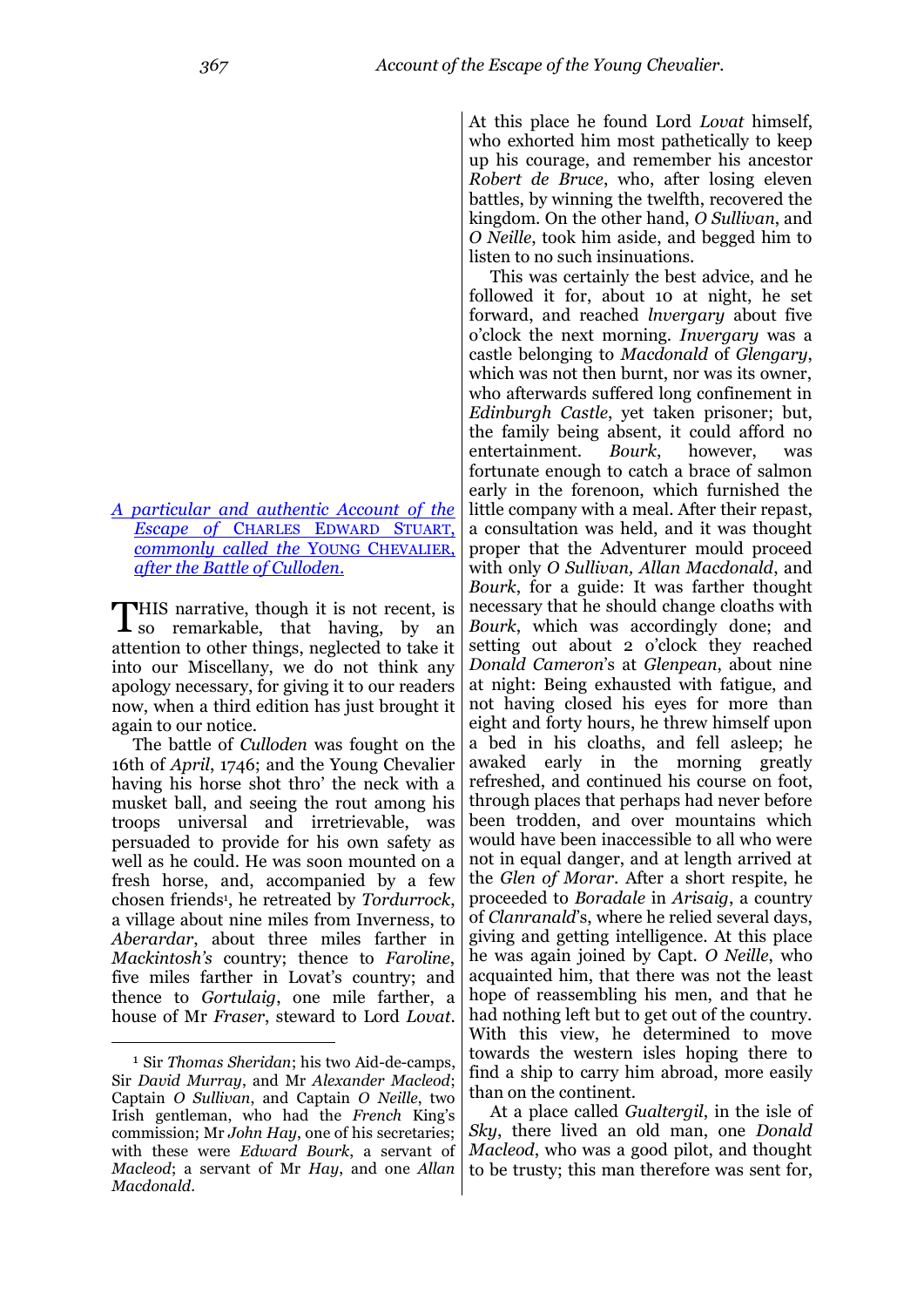and the Adventurer committing himself to him, he engaged to conduct him thro' the isles to a place of safety. Accordingly, an eight-oar"d barge was procured, and on the 26th of *April*, in the dusk of the evening, the Chief, with *O Neille*, *O Sullivan*, *Allan Macdonald*, *Bourk*, who officiated as boatman, and the old pilot, embarked at *Lochnan-naugh* in *Boredale*, the very place where be first landed in *Scotland*.

By the time they had put off from shore it was become quite dark; and in a short time they were overtaken by a violent storm of wind and rain: their boat had no covering, and they had neither light nor compass on board, so that they drove all night they knew not whither, the sea every moment breaking over them, and the boat being in equal danger of sinking and oversetting; it happened, however, that when the day broke, the storm subsided, and they discovered, with great joy, a promontory, called *Rossinish*, in the east part of Benbicula, a small island belonging to *Clanranald*, and lying between *North* and *South Uist*. Here they soon landed in safety, and with all possible expedition made a fire, the little crew being half perished with cold.

In the mean time, the Duke of *Cumberland* supposing, either from conjecture or intelligence, that the fugitive had repaired to the Western Isles, sent Gen. *Campbell* in pursuit of him, who went immediately to *St Kilda*, where he might probably have found him, if it had not been for the storm; so that what appeared to be their danger was their security. The General soon found that there was no body at *St Kilda* but the inhabitants, who had so other commerce with the world than the payment of their rent once a year in *Solan* goose feathers, and who did not know that such a being as *Campbell* sought existed in the world.

While this was doing, the Adventurer lay weather-bound at *Benbicula*; but, after two days and two nights, he and his attendants set sail again, on the 29th, for *Stornway*, the chief port of *Lewis*, which is the northernmost of the Western Isles; it lies about 14 leagues North of *Benbicula*, and belongs to *Seafort*. Soon after they put to sea, they were overtaken by another storm, which forced them, the next morning, into *Scalpay*,

*Macleod*, and, passing for shipwrecked merchants, were hospitably entertained by *Donald Campbell*, the farmer of the, island.

On the 1st of May, a boat was procured, and *Macleod*, the old pilot, dispatched to *Stornway*, to freight a vessel for the *Orkneys*: In two days he sent notice that the vessel was ready, and the Chief immediately put to sea, and on the 4th landed at *Loch Sheffort*; from whence, with O *Sullivan*, *O Neille*, and *Bourk* the guide, *Allan Macdonald*, taking his leave for *South Uist*, they proceeded on foot for *Stornway*. Having travelled, or rather wandered, through the hills all night, they arrived, on the 5<sup>th</sup> at noon, wet and weary, at the point of *Arinish*, about half a mile S. E. of *Stornway*. Here *Macleod*, their pilot, was sent for from *Stornway*, who brought them some refreshments, and then conducted them to Lady *Kilduns*, a *Mackenzie*, at *Arinish*, to wait till all should be ready for an embarkation. But the next morning, upon *Macleod*"s return to *Stornway*, he found, to his inexpressible confusion and surprize, all the people up in arms, and an embargo laid upon all shipping.

His servant, it seems, had got drunk in his absence, and discovered for whom the ship had been hired. The whole project being therefore totally ruined, the unhappy Fugitive went hastily from Lady *Kildun*"s, without knowing what course to take; It was at first proposed to sail for the *Orkneys*, in the boat they had; but this the crew, now reduced to two, did not dare to attempt, and it was then resolved that they should steer south-ward, along the coast, in hopes of succeeding better elsewhere.

They were, however, soon driven upon a desert island, called *Evirn*, or *Iffurt*; it lies about 12 miles from *Stornway*, and is not more than half a mile over each way. They found, however, some fishermen upon it, who, taking the wanderers for a press-gang, ran away, and took to their boat with great precipitation, leaving all their fish behind them. Finding, by this means, a good dinner where they least expected it, the chief proposed to leave money in its place; but being told, that this piece of honesty might raise a dangerous suspicion, he was persuaded to take his meal at free cost.

or *Glass*, an island belonging to the Laird of tempestuous, they subsisted some days upon In this island, the weather being very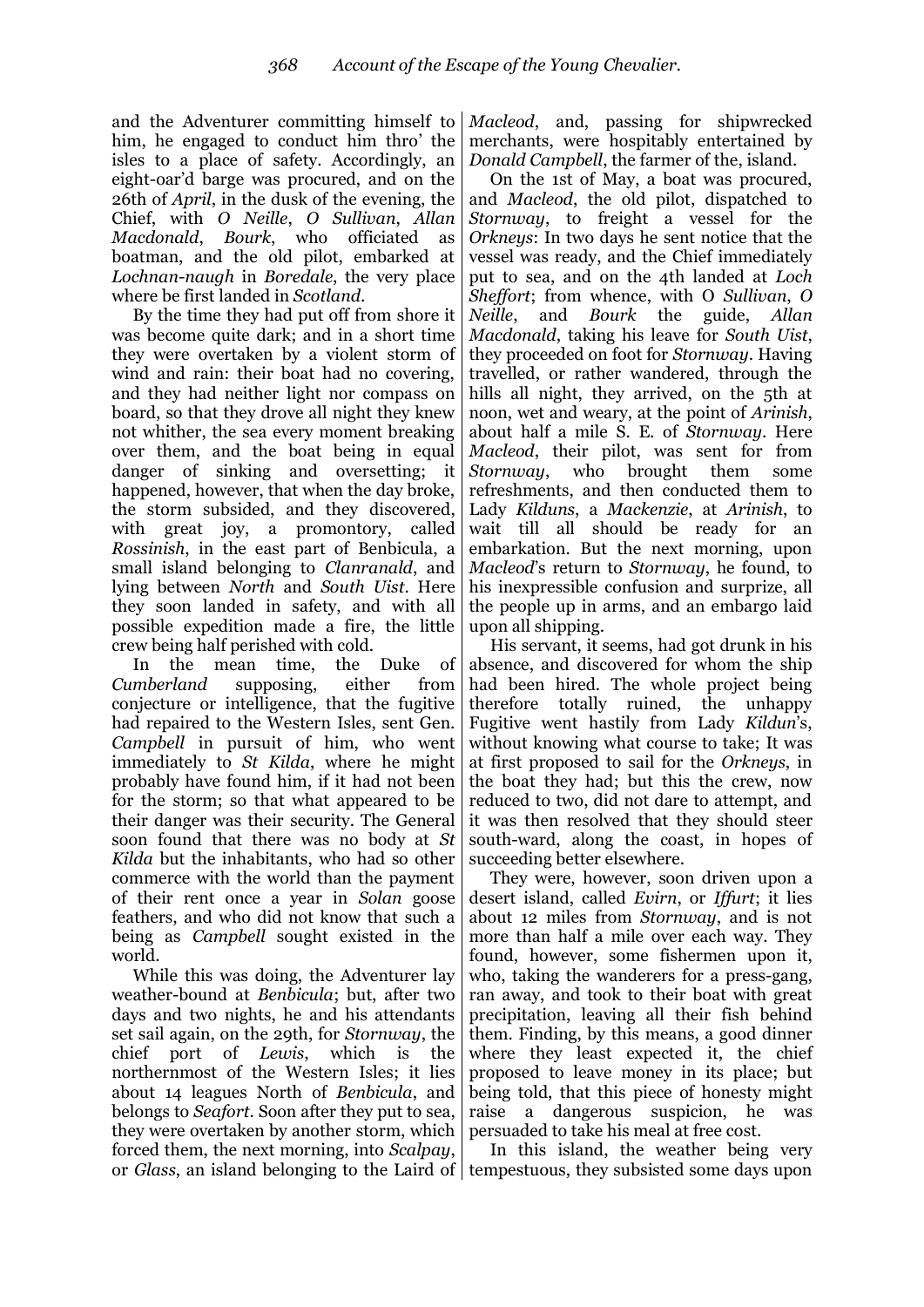some fish which they found curing, and some shell-fish which at low water they picked up on the beach. This was bad board, but they had worse lodging; for, upon the whole island, there was no trace of human dwelling, except one wretched hovel, of which the walls only were standing; within these walls, therefore, they lay down at night upon the bare ground, and spread a sail over them by way of canopy.

In the morning of the tenth, the weather being more favourable, they embarked for the *Harris*, and touched at the hospitable farmers at *Scalpay*; when they offered money in vain for a better boat.

As no time was to be lost, they put to sea again in their own; but it happened, whether by inattention, the situation of the coast, or the haziness of the weather, they were surprized by an *English* man of war, who immediately gave them chase, they rowed away with all their might, and the vessel continued to gain upon them, during a chase of three leagues, so that she was once within two musquet shot. The Adventurer encouraged his men by the promise of a reward if they escaped, but declared at the same time, that he would not be taken alive; they therefore redoubled their efforts, and the wind suddenly dying away, the man of war was becalmed, and the skiff was soon out of sight. Having thus escaped once more, when it was but just possible to escape, they got in among the rocks at the point of *Roudil*, an island in the *Harries* belonging to *Macleod*, and keeping close a-long the shore, at length, landed upon the island of Loch *Sibert*, not far from the promontory in *Benbicula*, where they had been forced on shore by the storm that overtook them soon after their first embarkation at *Loch-Nannaugh.*

It being low water when they came on shore, the chief assisted the boatman to fill a cag with partans, or sea crabs, and notwithstanding the remonstrances of *Macleod*, their pilot, insisted upon carrying it as his share of the baggage.

Having wandered about two miles in land, without seeing the least appearance of a house, they at last lighted on a little hovel, the entrance of which, was so low, that the adventurer was forced to creep into it on his hands and knees; *Bourk*, their guide,

by sinking the threshold, which, however, made but a very little difference. In this hiding place, he continued several days, and *Clanranald*, the Lord of *Benbicula*, and his lady, hearing where he was, came to see him, and promised him all the service in their power.

By their advice, he retired sixteen miles farther up the country, near the mountain of *Corrodale* in *South Uist* where he arrived under the conduct of *Ranald Macdonald* on the sixteenth.

*Macleod*, their pilot, had been sent off the day before to the continent with letters to *Lochiel*, and *Murray*, to procure three articles of great importance; intelligence, money, and brandy. After an absence of eighteen days, he returned with some intelligence, and two anchors of brandy, but no money; *Murray* whom he found with *Lochiel*, at the head of Loch *Argaig*, declaring that he could spare none, having only 60 Louis dores for himself. *Macleod* was glad to find his master in a better dwelling than he had left him, though it was no better than two cowhides, supported by four moveable pillars of wood.

Having continued here about a month, during which time, he endeavoured to amuse himself by hunting, fowling, and fishing, exercises, which if they did not much suspend his anxiety, greatly contributed to the subsistence of his company, but hearing that some militia where landed in pursuit of him at *Eriska,* little island between *Barra*  and *South-Uist*; he found it necessary to shift the scene: On the fourteenth of *June,*  therefore, with *O'Neile,* O"*Sullivan, Bourk* the guide, and *Macleod* the pilot, he put once more to sea, and landed at *Ovia,* or *Fovaya,* a small island between *South-Uist,* and *Benbicula.*

Here he was hospitably entertained four days by *Ranald Macdonald,* who happened to be upon the island grazing his cattle.

endeavoured to remedy the inconvenience, cleft of a rock, he at last arrive at *Celiestiella* On the eighteenth, he set out for *Rossinish,* the promontory*,* where he had landed after his first embarkation, but perceiving that boats, with militia on board, were continually cruising round it, he embarked, in order to return to *Glen Corodale* in *South Uist,* and after being forced out of his way by a storm, & obliged to take shelter from the winds and waves, in the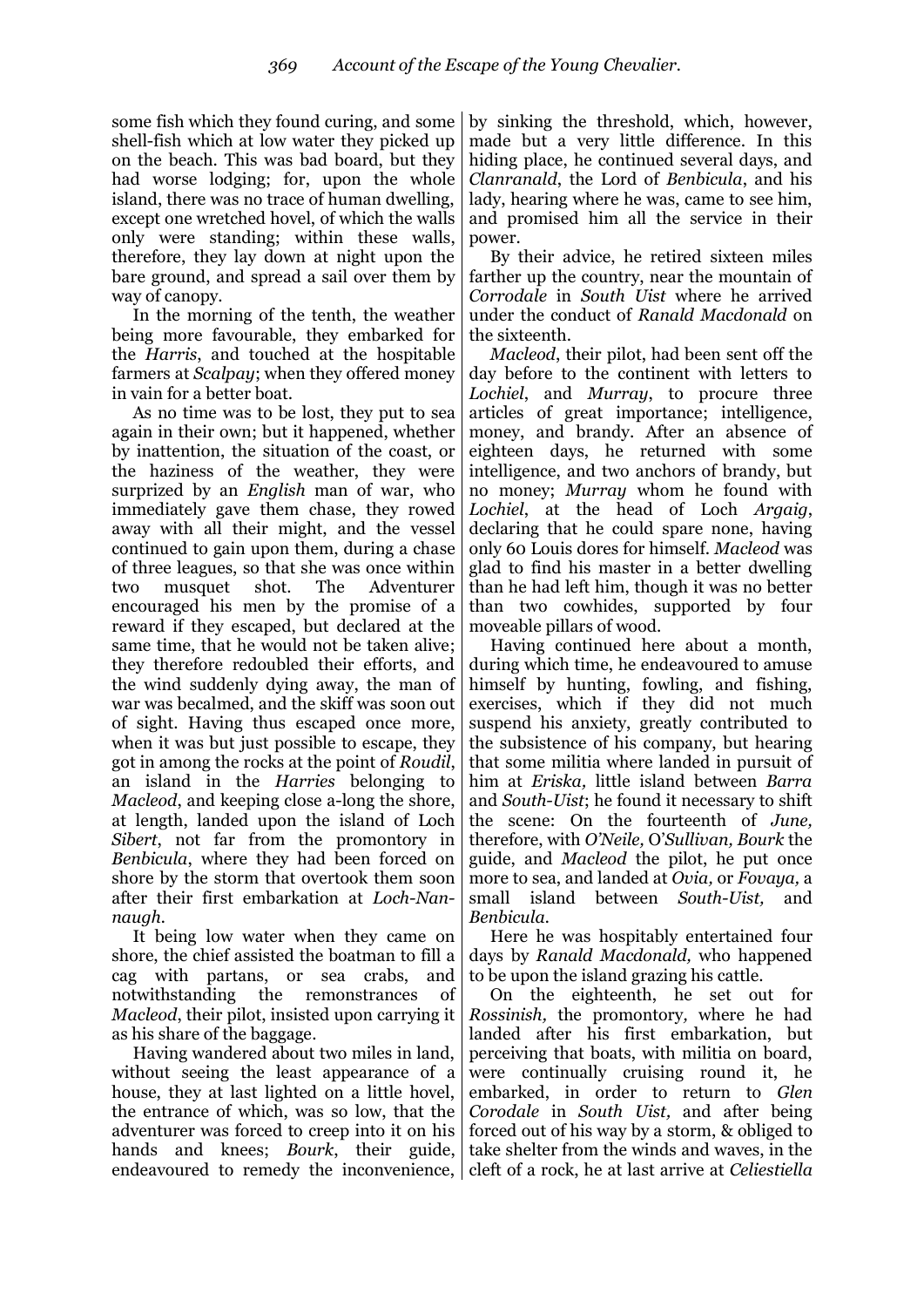in *South Uist,* and kept moving, to and again, between that place and *Loch Boisdale,*  according to the motions and appearances of his various enemies.

While he was thus shifting his ground, and pressed on different sides, he received intelligence, that Captain *Caroline Scot* was landed at *Kilbride* within two miles of him. Upon this, he immediately dismissed all his associates, except *O Neile,* with whom he repaired to the top of a mountain, When they passed the night. In the morning he learnt, that Gen. *Campbell* was at *Bernera,* a small island, between *North Uist* and the *Harries.*  His distress and danger were now very great; he was hemmed in between the forces, that were on both the landsides of him, and it was impossible to escape-by sea, for *Macleod the*  pilot, being deserted by the boatmen, on his dismission, had been obliged to sink it. In this dilemma *O'Neille* thought of applying to Miss *Flora Macdonald,* whom he knew to be then at *Milton,* her brother"s house in *South-Uist,* whither she had lately come from the *Isle of Sky,* on a visit. He accordingly went to *Milton,* leaving his friend, who did not dare to quit his hiding place, behind, and telling the lady his situation, urged her to go to him. To this, at length, convinced of the necessity, she consented, taking with her only one *Mackechan* as a servant.

Miss *Flora* being conducted by *O'Neille* to the forlorn fugitive, it was agreed that she should procure him a female dress, and, in that disguise, carry him out of the country as her maid servant.

In prosecution of this plan, she set out, on the 21st of *June,* for *Clanranald's,* where she hoped to procure such apparel as would be necessary for the execution of it; but having no passports, she, and her servant *Mackeachan,* were made prisoners by a party of the militia.

The lady, desiring to see their officer, was told he was absent, and would not be with them till the next morning: This was an unfortunate delay, but Patience was the only remedy. In the morning the officer arrived, and Miss *Macdonald* was agreeably surprized to find that it was *Hugh Mackdonald* of *Armadale,* her father-in-law. Of him she soon procured not only her discharge, but the passports that would be necessary in the prosecution of her scheme:

for *Betty Burk,* the name to be assumed by the adventurer. She also prevailed upon him to give her a letter for her mother, recommending *Betty* as an excellent spinner, knowing that her mother was in great want of such a person.

*Macdonald,* accordingly, wrote the following letter to his wife:

"I have sent your daughter from this country, lest she should be frighted by the troops lying here. She has got with her one *Betty Burk,* an *Irish* girl, who, as she tells me, is " a good spinner. If her spinning pleases you, you may keep her till she spins all your lint, or, if you have any wool to spin, you may employ her. I have sent *Mackechan* along with your daughter, and *Betty Burk* to take care of them. *I am your dutiful husband*  HUGH MACDONALD."

Thus Miss *Flora's* having been stopped by the militia, proved a very fortunate accident, and, having obtained all she desired, she proceeded to *Clanranalds,* where she communicated her design to the lady, whom she found ready to do all in her power to promote it. Several days were spent in preparations, and in receiving and returning messages, by the trusty *O'Neille.*

On the 27th of *June,* all things being ready, a boat was procured, and Miss *Flora Macdonald,* Lady *Clanranald,* and honest *Mackechan,* were conducted by *O'Neille to*  his friend"s hiding-place, being about eight miles distant; he received them with an impatience and joy suitable to the occasion, and they congratulated themselves upon the prospect of being soon out of danger; but, while supper was preparing, a servant arrived, out of breath, with intelligence that an advanced party of the *Campbells,* under Captain *Ferguson,* were within two miles of them.

This, at once, put an end to their repast, and they all hurried to the boat in which they escaped to a farther point, where they, passed the night without farther alarm.

One for herself, one for *Mackechan*, and one | very strictly where she had been, but she gave But the next morning, the 28th, another servant came, in great haste, to Lady *Clanranald,* and informed her that Capt. *Ferguson* was then at her house, and had passed the night in her bed. This made it absolutely necessary for her to return, in order to prevent enquiries where she was. When she arrived, *Ferguson* questioned her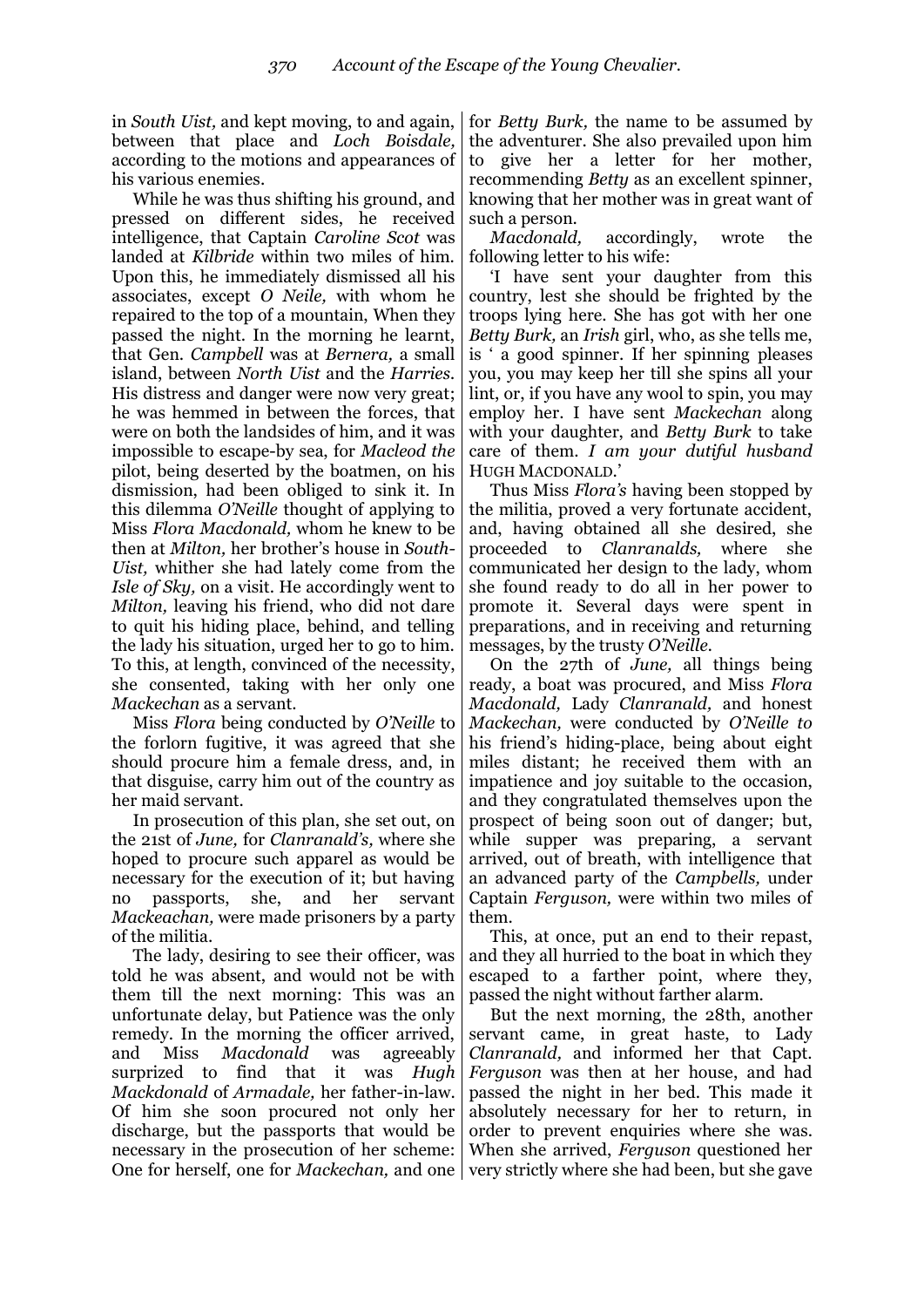him such answers as left him wholly in the dark.

As soon as Lady *Clanranald* was gone, Miss *Flora* told her ward that no time was to be lost; he therefore put on his female attire, and they repaired to the water side, where a boat lay ready *O'Neille* earnestly desired to accompany them, but the lady"s prudence got the better of his importunity. *Betty Bourk*  then, Miss *Flora,* and *Mackechan,* being come to the water side, it was thought adviseable that they should not embark till it was night. They therefore made themselves a little fire, on a piece of the rock, as well to warm as to dry themselves, but they had scarcely got round it before the approach of four wherries, full of armed men, obliged them to extinguish it in all haste, and hide themselves, by squatting down in the heath, till the enemy was gone by.

Having escaped this danger, they embarked, about eight o"clock in the evening, under a serene sky, but the night proved tempestuous, and drove them out of their course, so that in the morning, with the wind abated, the boatmen, having no compass, knew not how to steer; at last, however, they discovered the Point of *Waternish,* on the West corner of the Isle of *Sky,* and attempted to land, but, upon approaching the shore, they found the place possessed by a body of forces, and saw three boats, or yawls, upon the strand. They bore away, therefore, with all speed, and, though fired at to bring to, escaped a pursuit.

On *Sunday,* the 19th, in the forenoon, they landed at *Kilbride* in *Troternish,* about 12 miles North from *Waternish* they went on shore just at the foot of the garden belonging to a seat of Sir *Alexander Macdonnel,* called *Monggestot,* and Miss *Flora* leaving *Betty Bourk* in the boat, went up with her servant to the house. Sir *Alexander* was absent, and she found his lady, and a military officer, who was in quest of her charge. The officer asked her many questions, which she evaded as well as she could, and, at last, found an opportunity to acquaint Lady *Macdonnald*  with the adventurer's situation. Her ladyship was somewhat at a loss how to act in so critical a juncture, but having, by great accident, Mr *Macdonnald* of *Kingsborrow,* a relation of Sir *Alexander,* and his factor, with her in the house, she consulted him, and they

*Donald Roy Mackdonald,* who was at a surgeon's in the neighbourhood, under cure of a wound which he had received at *Culloden,* in his foot.

When *Roy Macdonald* came, it was agreed, that *Macdonald* should conduct. the wanderer that night to *Port Rey,* by way of *Kingsborrow,* and put him under the protection of the old Laird of *Rasay;* in consequence of this resolution, *Roy Macdonald* was dispatched, to give the Lord of *Rasay* notice; and *Mac Kechan* was sent to their charge, who was lurking near the boat on the shore, to acquaint him with the scheme that had been concerted for his preservation, and to direct him to the back of a certain hill, about a mile distant where he was to wait for his conductor.

These steps being taken, and the boat, and boatmen discharged, *Macdonald* found his ward at the place appointed, and after he had taken some refreshment which *Macdonald*  brought him, on the top of a rock, they set forward.

In their walk they were joined by some country people who were coming from Kirk; the awkward appearance of poor *Betty Bourk*  seemed strangely to excite their curiosity; and they asked so many questions, that *Macdonald* was very desirous top get rid of them: This however was no easy matter, till at last he said, "O Sirs, cannot you let alone talking of worldly affairs on the Sabbath, and have patience till another day?" The simple and honest hearted peasants were struck with the reproof, and immediately retired.

The travellers were soon after overtaken by Miss *Flora* and her servant, on horseback, who had also been joined by some acquaintances on the road. One of the strangers could not forbear making observations upon the long strides and masculine demeanour of the great tawdry woman that was walking with *Macdonald;* and Miss *Flora,* being under great apprehensions for the effects of farther travelling together, urged her company to mend their pace, upon pretence that they would be benighted: This artifice succeeded, and the riders soon left the two travellers on foot out of sight.

agreed to send immediately for a friend, Mr constant rain; and Miss *Macdonald,* having They arrived at *Kingsborronv, Macdonald's* seat, about eleven at night, having walked seven miles of their journey in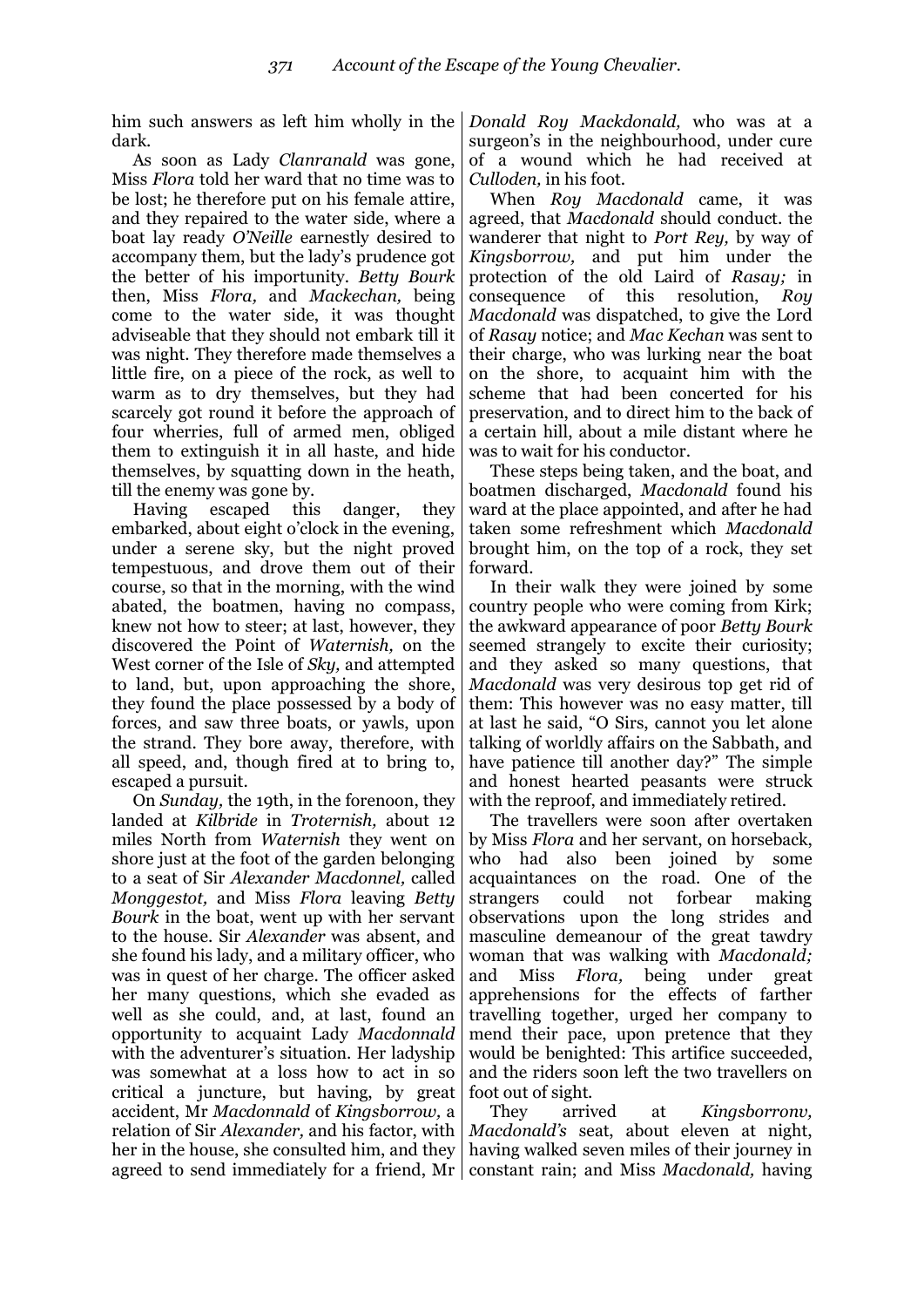given her company the slip, arrived nearly at the same time by a way farther about. *[The Remainder in our next.]*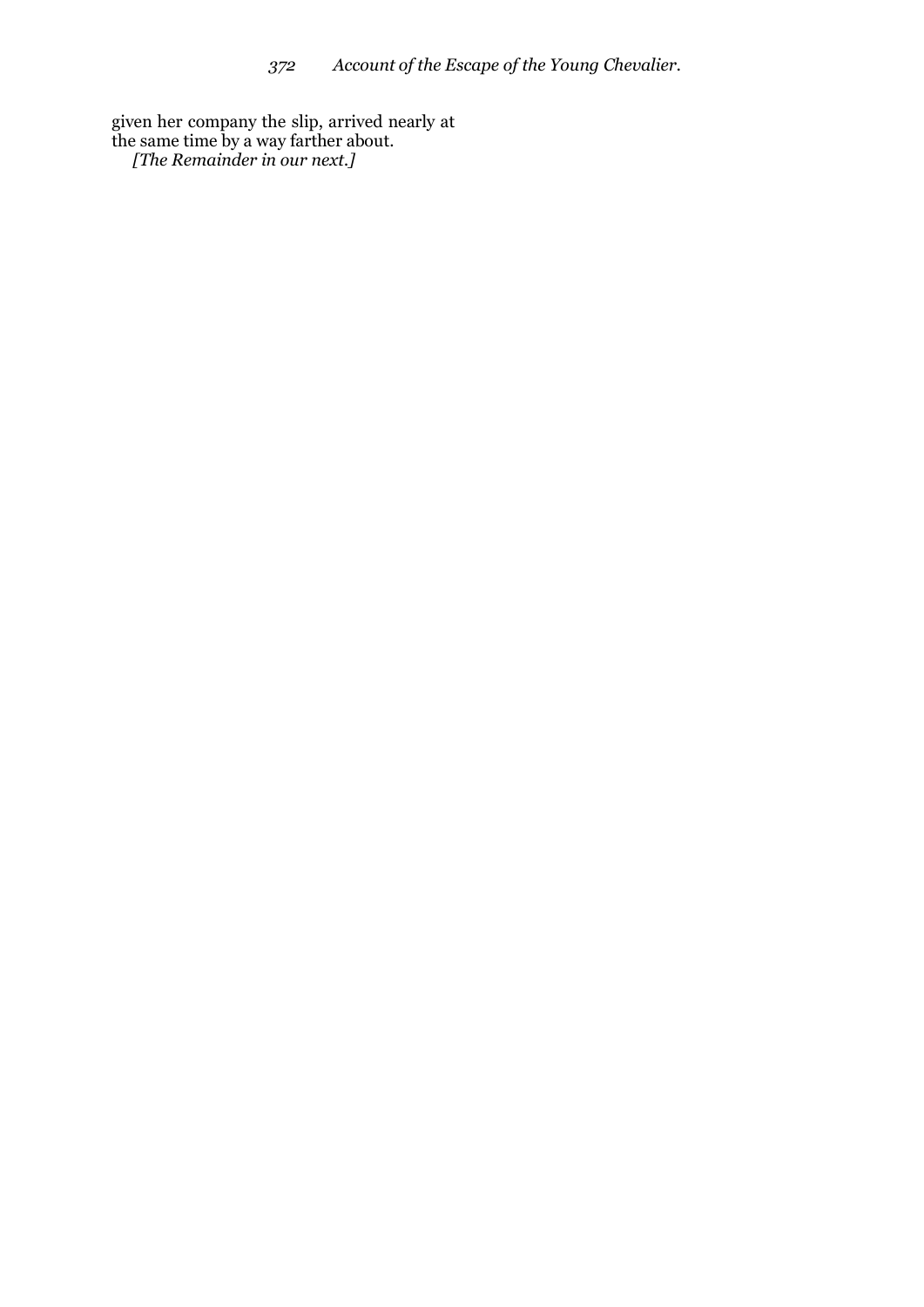#### *[An Authentic Account of the Escape of the](http://books.google.com/books?id=-nLPAAAAMAAJ&lpg=PA407&ots=howJ2wRoRe&dq=Account%20of%20the%20Escape%20of%20the%20Young%20Chevalier&pg=PA407#v=onepage&q=Account%20of%20the%20Escape%20of%20the%20Young%20Chevalier&f=false)  [Young Chevalier, after the Battle](http://books.google.com/books?id=-nLPAAAAMAAJ&lpg=PA407&ots=howJ2wRoRe&dq=Account%20of%20the%20Escape%20of%20the%20Young%20Chevalier&pg=PA407#v=onepage&q=Account%20of%20the%20Escape%20of%20the%20Young%20Chevalier&f=false) of*  [Culloden.](http://books.google.com/books?id=-nLPAAAAMAAJ&lpg=PA407&ots=howJ2wRoRe&dq=Account%20of%20the%20Escape%20of%20the%20Young%20Chevalier&pg=PA407#v=onepage&q=Account%20of%20the%20Escape%20of%20the%20Young%20Chevalier&f=false) *(Continued from p.* 372.)

HE wife of *Macdonald,* called Lady THE wife of *Macdonald*, called Lady *Kingsborrow*, who was going to bed, immediately dressed herself again, and ordered a supper. *Betty Burk* eat heartily, smoked a pipe, and went to bed.

When Lady *Kingsborrow* was alone with Miss *Flora,* and had heard *Betty Burk's* adventures, she expressed great regret at finding that the boatmen had been dismissed; and observed, very justly, that they ought to have been detained at least till the Fugitive had got farther from his pursuers. As it was thought probable that these boatmen might discover the secret of his disguise, he was advised next morning to lay it by: He readily consented; but as it was necessary for the servants, who took him for a woman, to see him depart in his woman"s dress, a suit of man"s apparel was carried to the top of a hill in a neighbouring wood, whither he repaired to put it on.

The female dress was concealed in a bush, and afterwards, upon the alarm of a search, burnt. *Betty* having now again changed her sex*,* proceeded with *Mac Kechan,* and *Macdonald's* cow-boy, about eleven years old, named *Mac Queen* who was to be guide to *Portsey,* distant seven long *Scotch* miles, where he arrived safe, but very wet.

It was fortunate for him, that he performed this journey without detection; yet it would have been more fortunate if he had continued hidden where he parted with his faithful friend *O Neille;* for *O Neille,*  repairing; to *South Uist,* met with *O Sullivan* there, and two days after a *French* cutter, with 120 armed men, arrived to carry off the Adventurer to *France. O Sullivan*  immediately went on board, but *O Neille,*  with a noble and generous friendship, preferring the interest of him, whom he considered as his Prince, to his own, went immediately in quest of him. After some search, he learnt that he had left the place two days before; and in the mean time, the cutter being discovered and pursued, took the benefit of a fair wind to sail for *France.*  Poor *O Neille,* being thus left behind, was soon after taken prisoner, and confined in *Edinburgh Castle,* till he was released on the cartel as a *French* officer.

At *Portsey* the Adventurer met with Miss *Flora* and *Roy Macdonald,* who had been dispatched to apprize the old Laird of *Rasay*  of his guest. *Rasay* is an island at a little distance from *Portsey;* and tho" the Laird was absent, a boat had been procured to carry the Adventurer thither; and *John* and *Murdoch, Macleod* of *Rasay's* eldest and 3d sons, and one *Malcolm Macleod,* who had been in the rebellion, were come to *Portsey*  to attend him. Here then he took leave of his friend *Roy Macdonald,* who could not conveniently travel, as the wound in his foot was not cured; and of Miss *Flora Macdonald,*  whose sex would not permit her to accompany him farther without suspicion, and early on the 1st of *July* arrived at *Glam*  in *Rasay.*

This place however they found in a condition very different from what they expected; for a party of the King's troops had burnt all the houses, to the number of several hundred, so that the Wanderer had no better asylum than a miserable hut, in which he lay upon the bare ground, with only a whisp of heath for his pillow; nor had be any other provision than such as one of the gentlemen, who could appear without danger, fetched him from time to time in the corner of his plaid.

After continuing here two days, he sailed, on the 3d of *July,* for *Trotternish,* in *Sky,* in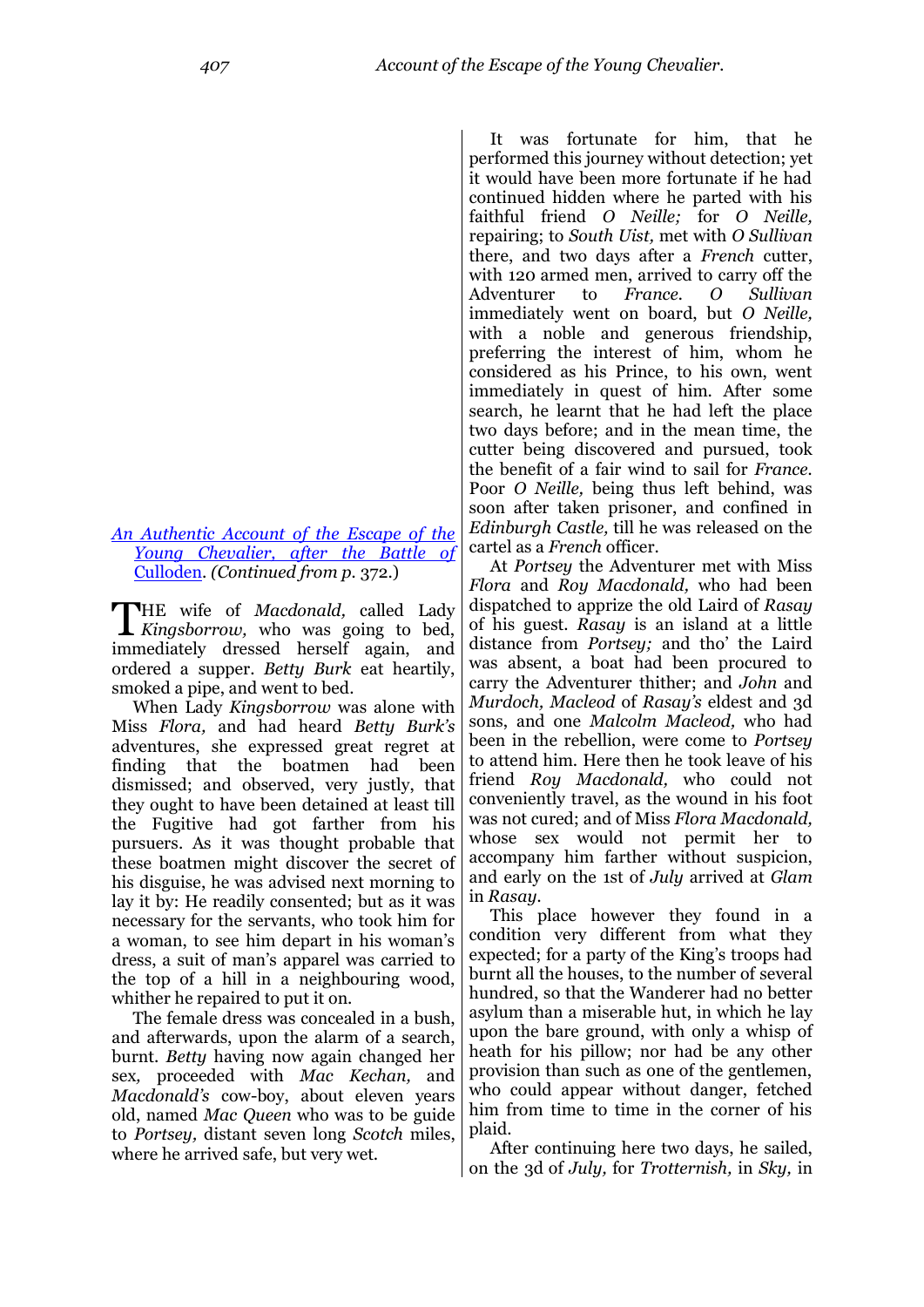the same small boat, which could not contain more than seven persons; he met with a storm, but he diverted the crew from their intention of putting back, by singing them an Highland song; and about eleven at night they landed at a place in *Sky* called *Nicholsons Great Rock*; the precipice was very steep, yet they made shift to clamber up, and after wandering about some time, at length, took up their abode in a *byre,* or cowhouse.

At seven o"clock the next morning, *July*  4th, he set out with only *Malcolm Macleod,*  upon a new progress, as it was dangerous to continue long in a place, tho" he had yet no prospect of escaping to another country. It was now agreed that he should travel as *Macleod's* servant; and, the better to support the character, he carried the baggage, which consisted of two shirts, one pair of stockings, one pair of brogues, a bottle of brandy, some mouldy scraps of bread and cheese, and a three pint stone bottle of water.

In this manner they marched, *till* they came near *Strath,* in *Mackinnon's* country: Here a new circumstance of danger arose; for *Mackinnon's* men having been out in the Adventurer's service, there was the greater risk of his being known. As a farther disguise, therefore, having exchanged his waistcoat for that of his supposed master, which was not so fine, he took off his wig, and putting it into his pocket, tied a dirty handkerchief about his head, and pulled his bonnet over it.

This was no, sooner done, than it appeared to have been done in vain for, meeting three of *Mackinnon's* men, they instantly knew their late master, and burst into tears.

This mark of their affection presented any apprehensions of treachery; and the travellers, pursuing their way through the worst roads in *Scotland,* after a stretch of four and twenty highland miles, arrived at the house of *John Mackinnon, Macleod's*  brother"s-in-law. The Adventurer was in a miserable condition, having slipped up to the middle in a bog; he therefore stood greatly in need of refreshment. *Mackinnon* not being at home, he was introduced to his wife, *Macleod's* sister as one *Lewis Crew;* his servant, and after he had been well washed and fed, he lay down to sleep.

*Macleod,* in the mean time, went in quest of *Mackinnon,* whom he soon found; and *Morar,* which was distant about eight miles.

telling him whom he had for a guest, dispatched him to hire boat for the continent. *Mackinnon* applied to the old Laird of *Mackinnon* who undertook to bring his boat immediately.

The boat soon after arrived, with the Laird and his Lady, who brought what wine and provisions they could furnish. They all dined together in a cave; and it was thought proper that no person should proceed with the Wanderer, but the old Laird, and *John Mackinnon, Macleod's* brother-in-law: These three therefore went on board the boat, manned with four rowers, in the evening of the same 4th of *July,* having made this progress, slept, dined, and procured a boat, in little more than thirteen hours.

They landed safely about 4 o"clock the next morning, after a tempestuous voyage, on the south side of *Loch Nevis,* near *Little Malloch,*  where they law three nights in the open fields. On the morning of the fourth day, the old Laird and one of the boatmen went in search of a cave, that might afford them better lodging; and in the mean time the Adventurer, with *John Mackinnon,* and the three other boatmen, took the boat, and rowed up *Loch Nevis,* along the coast, upon the same errand; but upon doubling the point, they were surprized and alarmed by the appearance of another boat, with five of the Highland militia on board whom they knew by the red crosses in their bonnets: The militia called to them to come up, but this was only a signal for them to stand away with all the speed they could make: The militia immediately pursued them; but the three rowers exerted themselves with such strength and dexterity, that they ont-went them, and by turning another point, got out of sight. They thought it safest, however, to go on shore; and the Adventurer, with *John. Mackinnon,* and one of the boatmen, being safely landed, they ran to the top of a hill, where they saw the boat that had pursued them rowing back again: On this hill the poor hunted Fugitive slept three hours, and then re-imbarking, crossed the *Loch* to a little island about a mile from *Scotus's* house; from thence soon after they again passed the *Loch,* and landed at *Malloch,* where they met again with the old Laird and the boatman that had been with him; and having refreshed themselves, they set out for *Macdonald's* of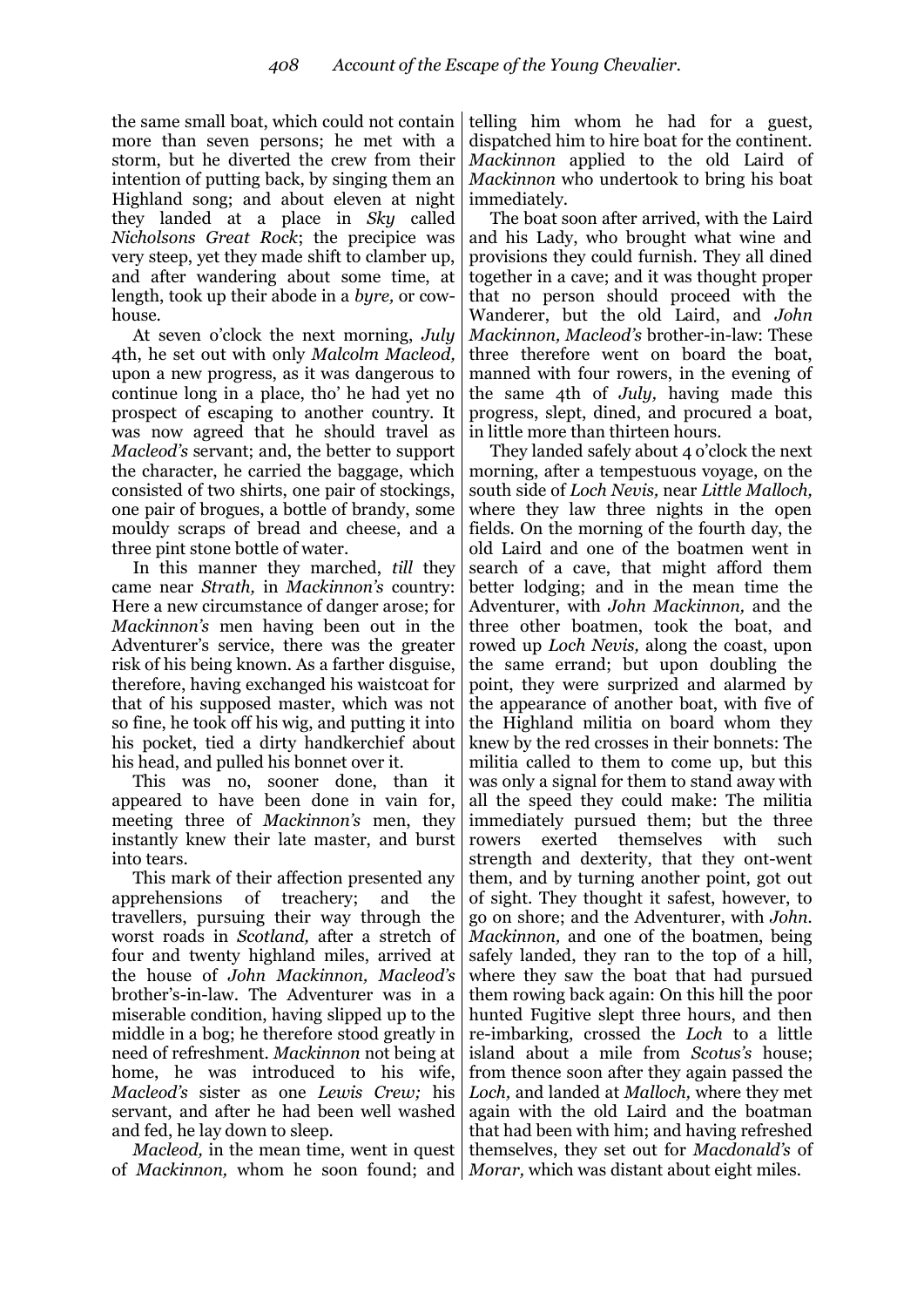They had not gone far before they discovered some people at a distance, who were coming towards the road; upon this the Adventurer, with the assistance of *John Mackinnon,* took of his plaid, and folding it up, laid it upon his shoulders, with a knapsack upon it; and then tying a handkerchief about his head, walked behind his associates as a servant: In this disguise he passed unquestioned, and coming up to a shealing, or cow-house, they were refreshed with a draught of milk *by Archibald Macdonald,* grandson to *Macdonald* of *Scotus;* they then pursued their journey, and at another shealing procured a guide to *Morar.* When they came thither, they found *Macdonald* in a *bothy,* or hut, his house having been burnt: He received his guests as well as his situation would permit, and having conducted them to a cave, they slept ten hours. In the mean time, he went in quest of young *Clanranald;* but not finding him, it was resolved that the Adventurer should set forward for *Borodale's* of *Glen Biasdale,* with only *John Mackinnon* and a boy, a son of *Macdonald's,* their host, for a guide. At *Glen Biasdale* they arrived before day, but found their friend"s house burnt, and himself at a hut hard by. To this gentleman *John* resigned his charge, saying, *I have done my duty, do you do yours.*

To this hut *Glenaladale,* a *Macdonald* of *Clanranald's* family, was sent for, who arrived about the 15th of *June,* and brought intelligence of *Lochiel* and others of the party. The Adventurer proposed to go to *Lochabar,* where *Lochiel* was supposed to be; but as all the passes were closely guarded, this was deemed impracticable. Upon more particular enquiry, they found that the King"s troops formed one intire line from *Inverness*  to *Fort Augustus,* and from *Fort Augustus* to *Fort William*; and another from the head of *Loch Arkaig* cross all the avenues to *Lochabar.* The Adventurer therefore determined to continue some time at *Glen Biasdale*; but in a few days he was alarmed by an account, that some intelligence having been obtained of his retreat, General *Campbell* was arrived with 400 men on one side of him, and Captain *Caroline Scot* with 500 on the other; and that they were forming a circle round him at about two miles distant.

In this situation he was advised to attempt an escape to the braes of Glenmoriston the only expedient to avoid being starved to

immediately, and to sculk there, and in *Lovat's* country, till the passes should be opened; but as he was utterly unacquainted with the country, *Donald Cameron* of *Glenpean* was sent for to be his guide*. Cameron* returned with the messenger, and conducted his charge, accompanied by *Glenaladale,* in safety thro" the guards that were in the pass, tho" they were obliged to creep upon all fours, passing so close to the tents, that they heard the soldiers talking to each other, and could see them walking between them and the fires.

At a little distance from these tents they were obliged to pass over a mountain, and a small rivulet that issued from the precipice, and in gliding downward spread over its side, rendered the steep and pathless rout which they took to descend it extremely slippery, it being a mixture of grass and heath. The night was now shut in, and the guide going foremost, his charge came next, and *Glenaladale* crept along at some distance behind. In this situation it happened that the Adventurer"s foot slipped, and rolling down the declivity, he would inevitably have been dashed to pieces, if *Cameron,* who was a little before him, had not catched hold of his arm with one hand, and with the other laid fast hold of the heath. In this situation, however, he found it impossible to continue long, for he that fell not being able to recover his legs, and he that held him, being unable long to sustain his weight, he would soon have been obliged either to quit his hold of the heath, and fall with him, or to let him fall by himself. *Glenaladale* was still behind, and knew nothing of what had happened; and *Cameron* feared, that, if he called out, his voice might be heard by some who were in search after him. In this dilemma, however, he at last resolved to call, as their only chance; and *Glenaladale,* alarmed by the cry, ran to their assistance, just in time to preserve them: he laid hold of the Adventurer's other arm, and with great difficulty drew him up, and set him upon his feet.

The dangers before him, however, were scarce inferior to those he had escaped; he had no means of getting off by sea, and on the land-side he was, hemmed in by a military line, consisting of 27 little camps, which were called the Chain; and this line it was therefore necessary for him to pass, as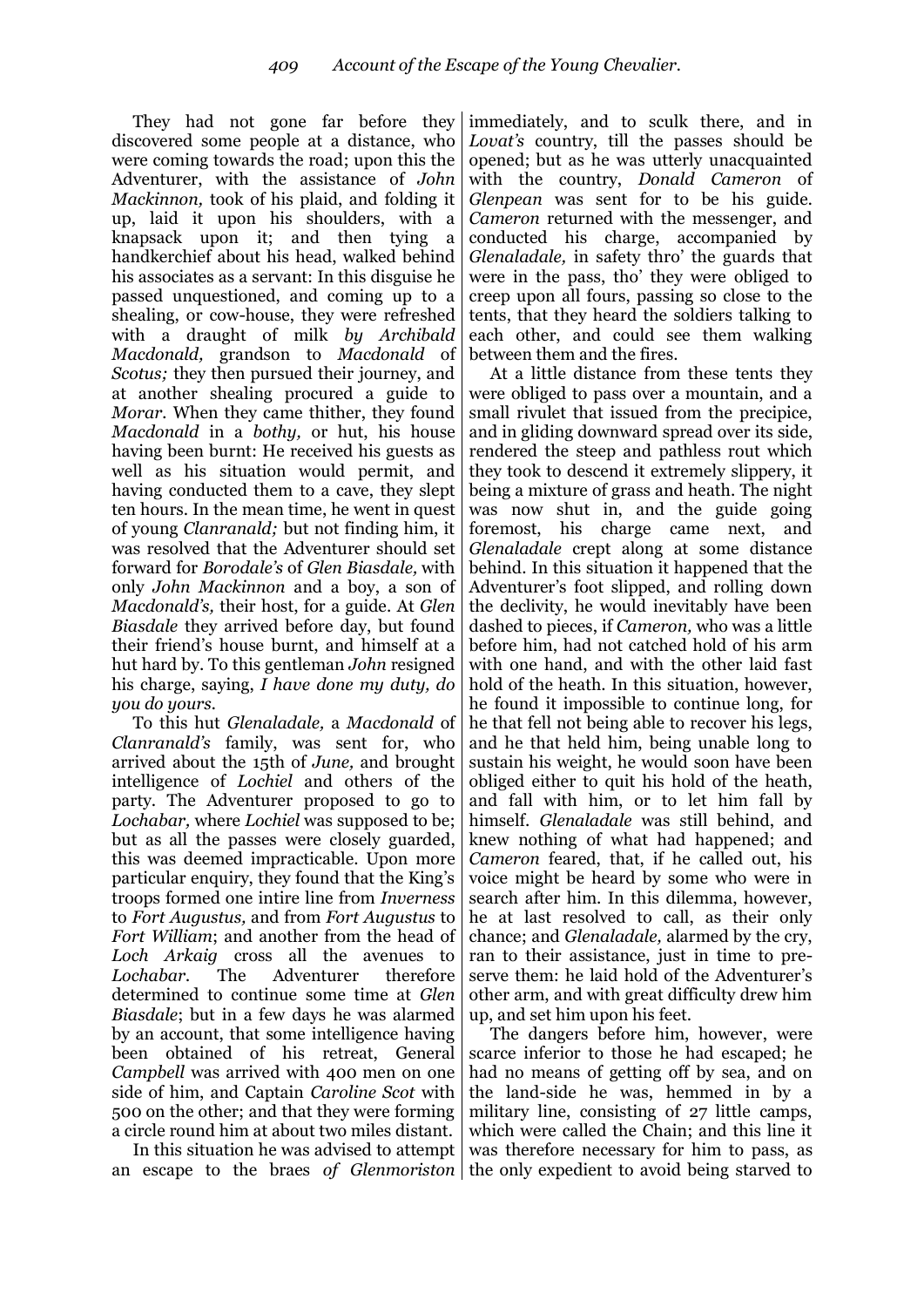death in his hiding place, or falling into the hands of those that sought him.

They set out on this attempt after sun-set, and the night happened to be remarkably dark. When they came near the Chain, which, notwithstanding the darkness, they could, as they had been long in it, discover at some distance, it was wisely proposed by *Donald Cameron* to pass it alone, and return again; for, said he, if I pass it in safety, you may venture to follow me the second time; and, if I am taken, you may for the present escape. *Cameron* accordingly passed the Chain alone, and returned; and his friend then safely passed it with him; but it was then necessary to walk a considerable way parallel to it, at a small distance, there being no other way to the place they were bound for. As it happened, however, they passed undiscovered, and about 3 o"clock in the morning, of *July* the 21st, they came to a place called *Corriscorridill,* near the head of *Loch-Uirn,* where, chusing a fastness, they took such refreshment as could be had, which was only a slice of cheese covered with oatmeal, and a draught of water from the brook.

In this hold they stay"d the whole day, and at 8 o"clock in the evening, *Cameron,*  knowing the way no farther, crept out, with *Glenaladale,* to see if any body could be found who might be trusted as a guide the rest of the way. At this time the Sun was not quite set; and they had gone but a very little way from their hiding-place, when they discovered it to be within cannon-shot of two small camps that made part of the Chain, and saw some soldiers driving a few sheep together for slaughter: Upon this discovery they threw .themselves flat on the ground, and in that posture crept back to warn their friend of his danger; and they all three set out on a different course. *Cameron* soon after left him, and he pursued his course towards *Glen moriston,* attended only by *Glenaladale.*

It happened, as they were making their way thro" the most unfrequented parts of the hills and moors, *Glenaladale* suddenly missed his purse; this was a dreadful stroke, for it contained forty guineas, which was their whole stock. After some consultation, it was determined that he should venture back to seek it, but that he should go alone, and that his friend should rest himself on an adjacent hill till his return.

The Adventurer therefore sat down alone to wait the event, but he had not sat long, before he was alarmed by a party of soldiers, whom he saw advancing at a distance; he immediately stooped down, and concealed himself as well as he could, yet not so, but that he might have been seen by the soldiers, if they had looked wistfully that way, for he saw them very plainly pass by, and take the very rout that he and his guide would have taken, if the loss of the purse had not stopped them. When they were gone, it was some alleviation of that misfortune to reflect that it had prevented a greater. In this dreary solitude, forlorn and desolate, his situation was endeared by the danger that he had escaped, and his mind was divested from present evils by the apprehension of future. In a short time, however, *Glenaladale* returned, and by great good fortune had found his purse. They immediately continued their rout together, but were again obliged to change its direction.

By these accidents, the length and fatigue of their journey were greatly increased; however, they reached *Glen moriston* on the 14th, but were almost famished, having been eight and forty hours without food. It happened that at this place *Glenaladale* found eight men who were fugitives from the rebel army, and who, the moment they saw their commander, knew him and wept. By these sharers of his fortune he was conducted to a natural cave, called *Coiragoth,* in the brae of *Glen-moriston,* where they refreshed him with the best provisions they had, and made him up a bed with fern and tops of heath. After his repast, he lay down, and soon fell asleep, not needing the murmurs of a fine transparent stream that glided through the cave by his bed side to lull him to repose. In this romantic habitation he continued three days, and then, being sufficiently refreshed, they removed two miles farther, to a place called *Coirskreasob,* where they took up their abode in a natural grotto, not less romantic than that they had left.

They mounted guard regularly every day, placed centry-posts at the head and foot of the *Glen,* and had a foraging party of two, to fetch in provisions in their own cautious way: It is greatly to the honour of these poor fellows, that though neither of them had a shilling in the world, yet they were proof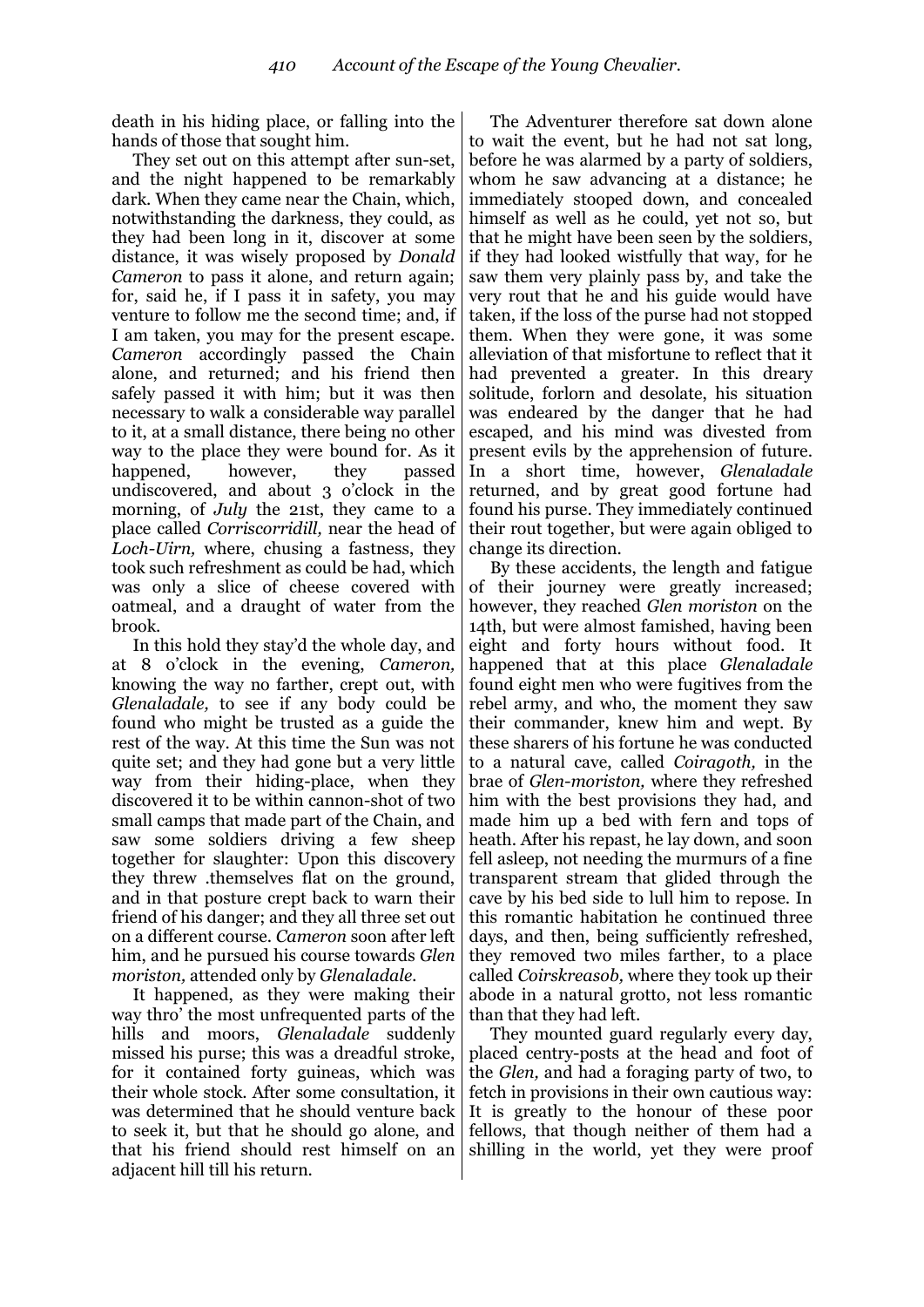against a reward of 30,000*l*. which they knew they might obtain by betraying their trust.

With these men*,* and his friend *Glenaladale*, the *Adventurer* continued between the braes of *Glen-moriston* and *Glen Strathferrar,* till the guards were removed, and the passes opened. It was then generally believed that he was killed, a person having been killed who was taken for him; and the guards after that remitted their vigilance.

On the 14th of *August* he went with his new retinue to the seat of *Lochiel* at *Achnasnal* on the side of *Loch-Arkaig,* two miles from *Achnacarie* in *Lochabar.* They brought no provisions with them, expecting to be better provided in that country; but, to their unspeakable disappointment and distress, they found the seat burnt, and the cattle driven away. Here then they remained some time, looking upon each other with a dejection and despair which kept them silent, and which indeed no words could express.

At last one of them happened to see a single hart, at which he took aim, and fortunately shot. On this, without bread or salt, they made an eager and hasty meal, as soon as it was possible to get it ready.

From this place one of the company went in search of *Lochiel,* at the very time when *Lochiel* had sent in search of the Adventurer. *Lochiel's* messenger found him in a hut, built on purpose for his use, between *Achnasnal*  and *Loch Arkaig:* He was without shoe or stocking, had a long beard, a dirty shirt, an old black kelt coat, a plaid: and philibeg, with a pistol and dirk by his side; but chearful, says the writer of this narrative, and in good health.

When he heard that *Lochiel* was safe, he thrice gave solemn thanks to God, and proposed going immediately to him; but understanding that there was a rumour of his having passed *Creyarock,* with *Lochiel* and thirty men, they rightly judged that it might occasion a search in the country they were to pass through, and therefore resolved to stay some time longer where they were; and the *Glenaladale* was dispatched to look out for ships on the west coast; and the *Glen moriston* men, whose service was no longer wanted, were dismissed.

In this place he was joined by the sons *Cameron* of *Cluns,* Mr *John Cameron,* an itinerant preacher; Capt. *Macraw,* of

this company he continued moving about, between three different huts, till about the 28th of *August.*

As they were one day in the hut, which *Cameron* of *Cluns* had built for his family, after his house had been burnt, one of the children gave an alarm, that a party of the King"s troops were in sight. The Adventurer was then asleep, it being about eight o'clock in the morning, and the rest were thrown into great consternation: They waked him, however, and apprized him of the danger, upon which he called for his gun, assembled his few friends, examined their pieces*,* and having encouraged them, by a short exhortation, to sell their lives as dear as they could, he marched with them to a neighbouring hill, which commanded a prospect of *Glenkingie* but no enemy was to be seen: Two of the party were then dispatched to reconnoitre more closely, and it was resolved to go that night to the top of *Mallantagart.*

When the Scouts had got to the strath of *Cluns,* the women told them that the party which had been seen, consisted of 200 men of *Loudon's* regiment, under the command of Captain *Grant* of *Knockando,* in *Strath Spey;* that they had carried off ten milch cows, which *Cameron* of *Cluns* had bought after the loss of his own; that they had found out one of the huts in which the adventurer had been hidden and that they were gone to fetch *Barrisdal's* cattle to the camp.

Upon receiving this intelligence, the company and their chief, removed from the Braes of *Glenkengie,* to those of *Achnacarie,*  wading through the water of *Arkey* up to mid-thigh.

While they were at this place, the messenger who had been dispatched to *Lochiel,* returned, and brought it as his opinion, that the Adventurer would be more safe among the hills between the Braes of *Badenoch* and *Athol,* where he was skulking himself, than in his present situation, and advised him to go thither immediately. This advice was very pleasing, and the Adventurer passing it in execution without delay, the two friends met to their unspeakable satisfaction, soon after.

*Glengary's* regiment, and a few others; with was accordingly provided, and a messenger About the twelfth of *September,* Mr *Cameron* was sent southward to hire a ship to carry them off from the East coast. A ship